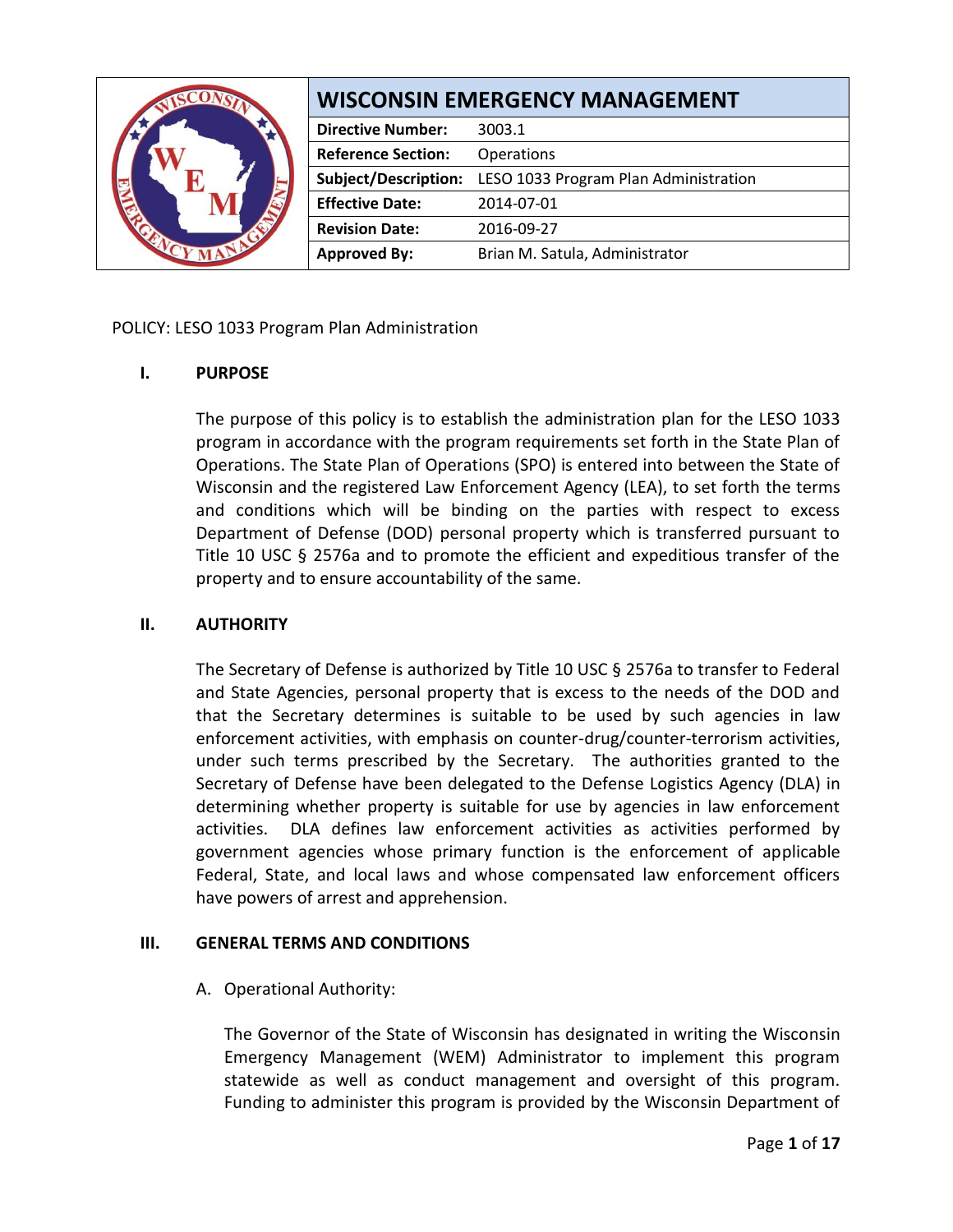Administration and Wisconsin Law Enforcement Agencies. The funding is used to administer the program and to provide support and assistance to the Law Enforcement Agencies (LEAs), via computer/telephone assistance and occasional physical visits to the LEAs. The facilities, staffing to provide the support to the LEAs within the State of Wisconsin are as follows:

State Coordinator (SC): **WEM Administrator** (if appointed) State Point of Contact (SPOC): **WEM Administrator**

The State Coordinator contact information is: Agency Address/Location: 2400 Wright St., Madison, WI 53707 Contact Phone Number: 608-242-3210 Fax Number: 608-242-3247 Hours of Operation: Normal business hours, M-F

- B. The DLA Law Enforcement Support Office (LESO) has final authority to determine the type, quantity, and location of excess DOD personal property suitable for conditional transfer to law enforcement activities.
- C. This agreement creates no entitlement to the LEA to receive excess DoD personal property.
- D. Property available under this agreement is for the current use of authorized program participants; it will not be requested nor issued for speculative use/possible future use. Property will not be obtained for the purpose of sale, lease, loan, personal use, rent, exchange, barter, to secure a loan, or to otherwise supplement normal LEA or the budget of the state/local governmental entity. All requests for property will be based on bona fide law enforcement requirements. Under no circumstances will property be sold or otherwise transferred to non-U.S. persons or exported. Loaning to nonparticipants of the DLA LESO Program is not authorized.
- E. Controlled Property:
	- 1. Controlled property (equipment) includes any property that has a demilitarization (DEMIL) Code of B, C, D, F, G, and Q; and property, regardless of DEMIL Code that was specifically identified in the Law Enforcement Equipment Working Group Report from May 2015, created pursuant to Executive Order (EO) 13688. The Working Group Report mandates that the following items be treated as controlled property:
		- a. Manned Aircraft, fixed or rotary wing
		- b. Unmanned Aerial Vehicles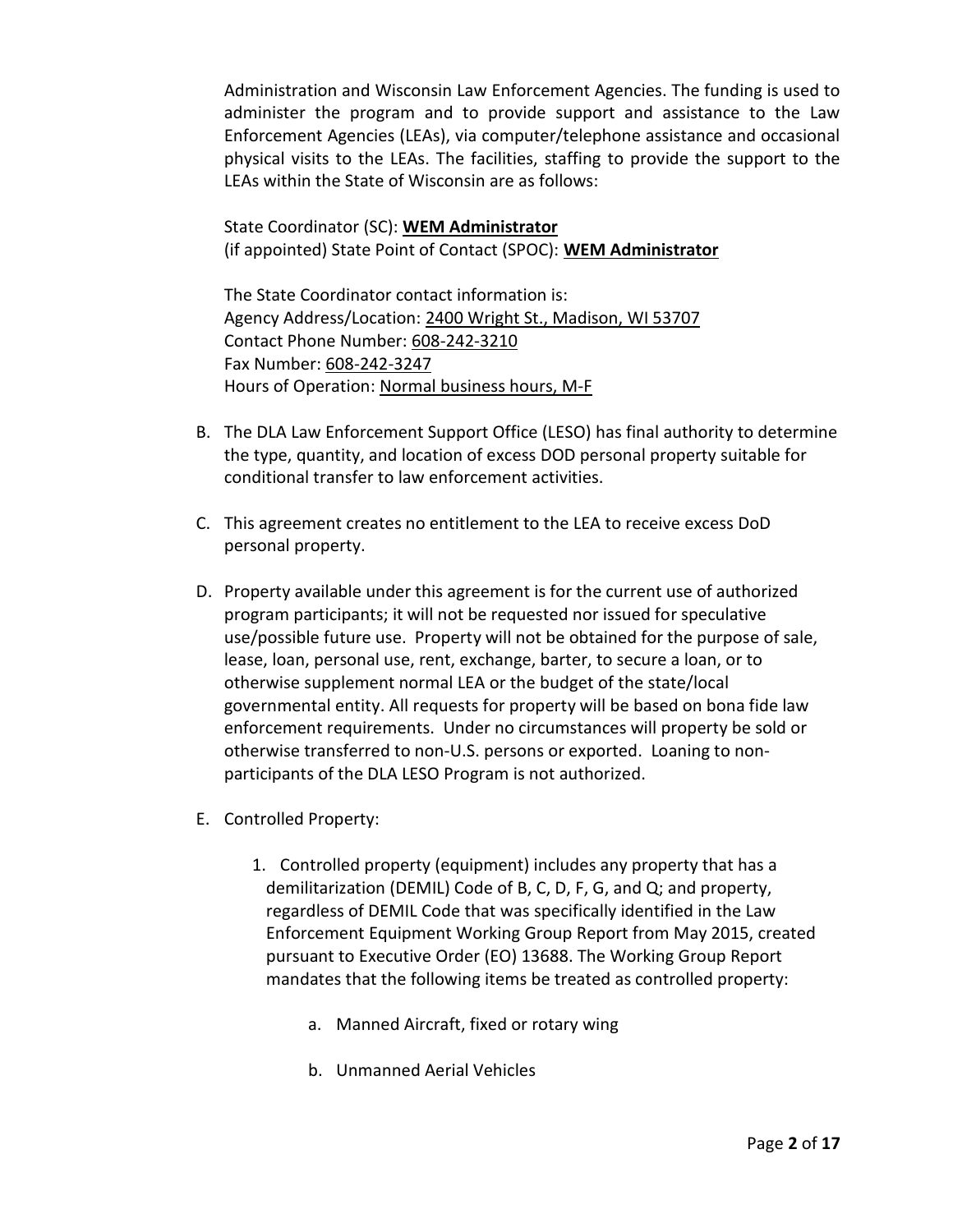- c. Wheeled Armored Vehicles
- d. Wheeled Tactical Vehicles
- e. Command and Control Vehicles
- f. Specialized Firearms and Ammunition under .50 cal (excluding firearms and ammunition for service-issued weapons)
- g. Explosives and Pyrotechnics
- h. Breaching Apparatus
- i. Riot Batons
- j. Riot Helmets
- k. Riot Shields
- 2. For more information on Executive Order 13688 and the Working Group Report that outlines the rationale behind the recommendations and restrictions, the full documents can be read at: <https://www.gpo.gov/fdsys/pkg/FR-2015-01-22/pdf/2015-01255.pdf> and [https://www.whitehouse.gov/sites/default/files/docs/le\\_equipment\\_wg\\_fi](https://www.whitehouse.gov/sites/default/files/docs/le_equipment_wg_final_report_final.pdf) [nal\\_report\\_final.pdf.](https://www.whitehouse.gov/sites/default/files/docs/le_equipment_wg_final_report_final.pdf)
- 3. LEAs that request items in Paragraph E above must provide all required information outlined in the Law Enforcement Equipment Working Group Report and all information on the LESO 1033 Program request form. Among other specific requirements identified in these documents, LEAs will be required to certify and submit:
	- a. A detailed written justification with a clear and persuasive explanation of the need for the property and the law enforcement purposes it will serve;
	- b. Evidence of approval or concurrence by the LEA's civilian governing body (city council, mayor, etc.);
	- c. The LEA's policies and protocols on deployment of this type of property;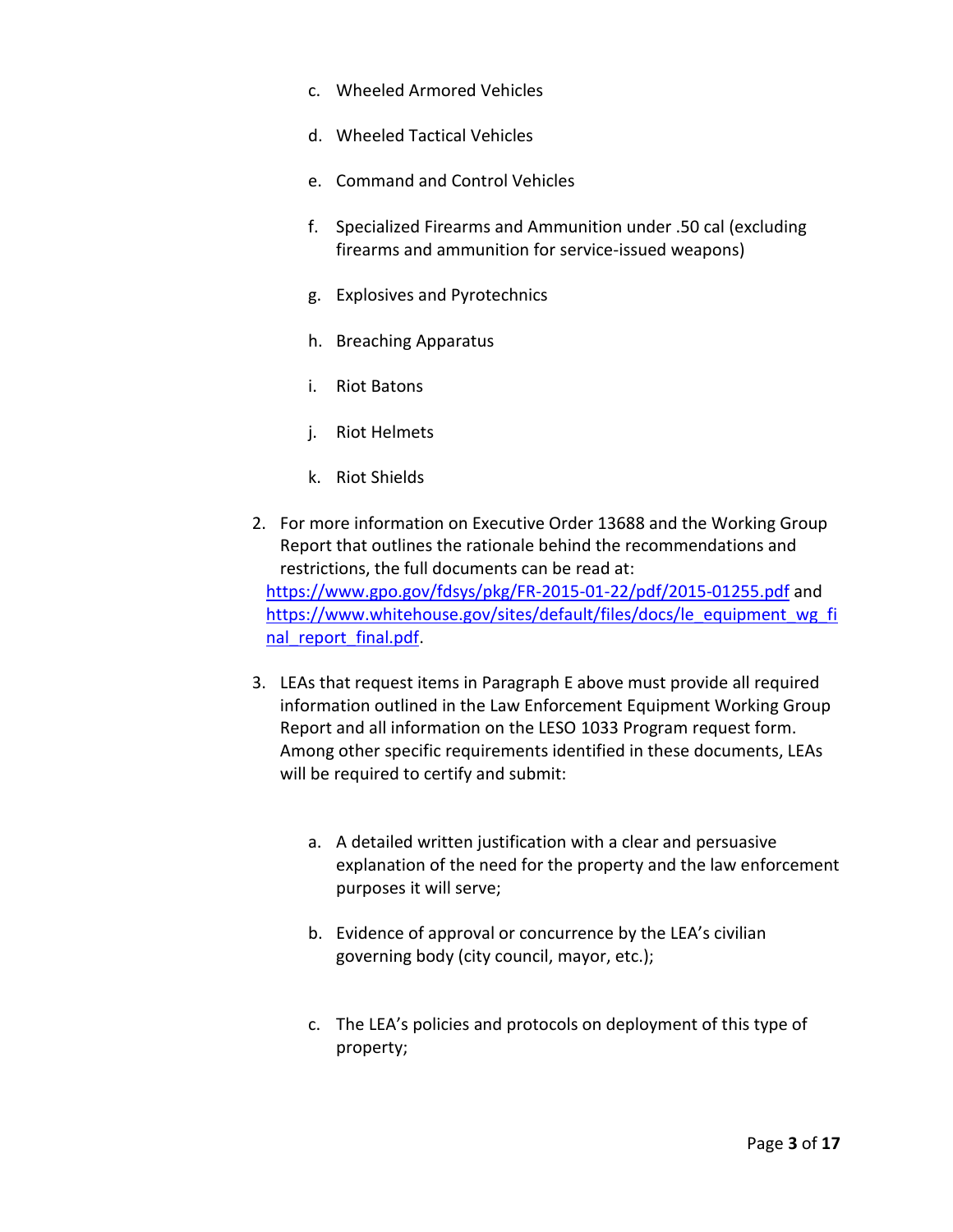- d. Certifications on required training for use of this type of property; and
- e. Information on whether the LEA has applied, or has pending an application, for this type of property from another Federal agency.
- 4. LEAs must maintain and enforce regulations designed to impose adequate security measures for controlled property to mitigate the risk of loss or theft.
- 5. Under no circumstances will controlled property be sold or otherwise transferred to non-U.S. persons, or exported. All transfers must be approved by the State and DLA Dispositions Services LESO.
- F. DEMIL A Property:
	- 1. Property with a DEMIL Code of "A" is also conditionally transferred to the LEA. However, after one year from the Ship Date, the LESO will relinquish ownership and title to the LEA. Prior to this date, the State and LEA remains responsible for the accountability and physical control of the item(s) and the LESO retains the right to recall the property. Title will not be relinquished to any property with DEMIL Code of "A" that is controlled property identified in Paragraph III (E) of the SPO.
		- a. Property with DEMIL Code of "A" will automatically be placed in an archived status on the LEAs property book upon meeting the one year mark.
		- b. Once archived, the property is no longer subject to annual inventory requirements and will not be inventoried during a LESO Program Compliance Review (PCR).
		- c. Ownership and title of DEMIL "A" items that have been archived will pass automatically from the LESO to the LEA when they are archived at the one year mark (from Ship Date) without issuance of any further documentation.
		- d. LEAs receive title and ownership of DEMIL "A" items as governmental entities. Title and ownership of DEMIL "A" property does not pass from DOD to any private individual or LEA official in their private capacity. Accordingly, such property should be maintained and ultimately disposed of in accordance with provisions in State and local law that govern public property. Sales or gifting of DEMIL "A" property after the one year mark in a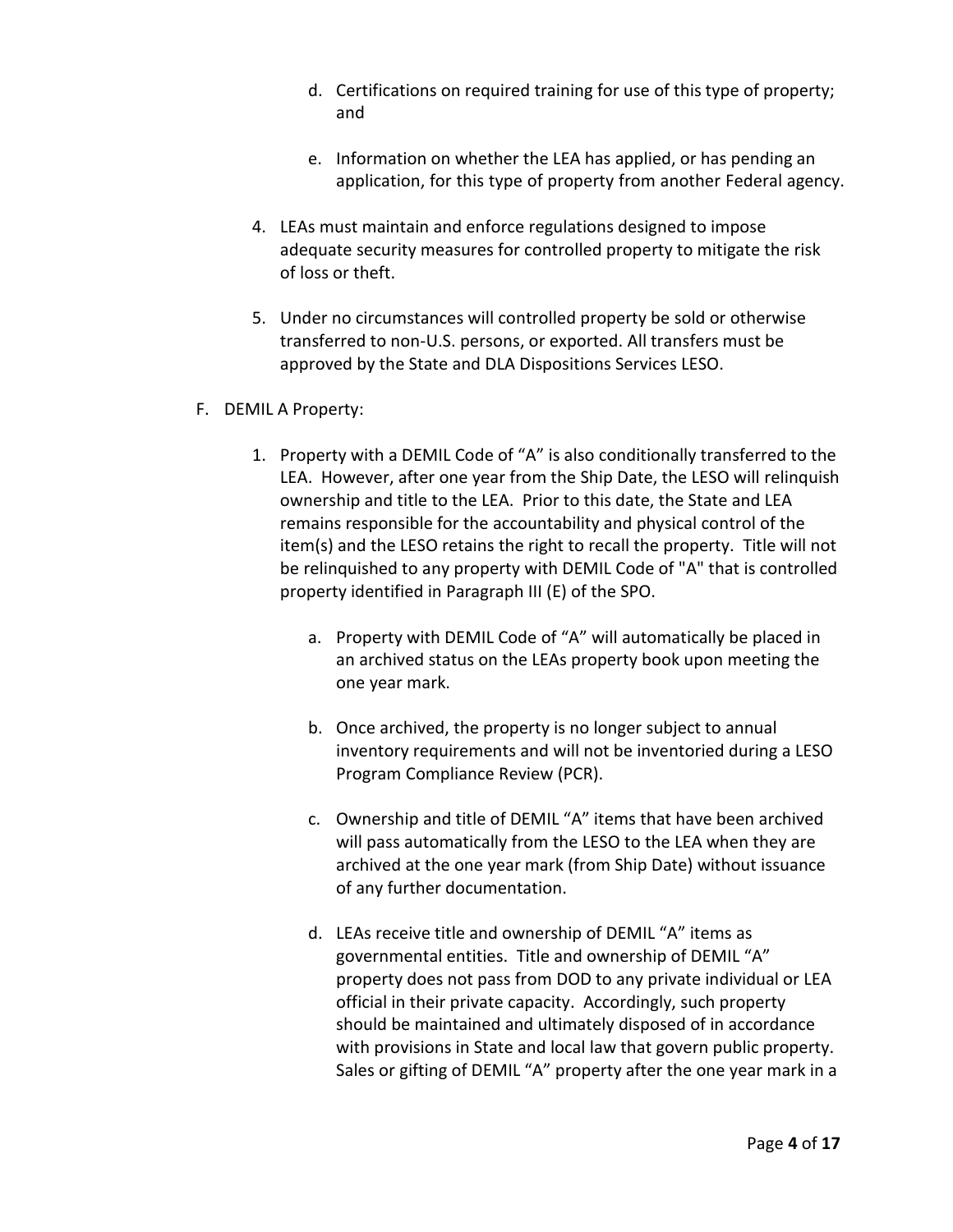manner inconsistent with State or local law may constitute grounds to deny future participation in the LESO Program.

- G. Requests for property solely for the purpose of cannibalization, and cannibalization of DOD property currently on an LEA inventory, must be submitted in writing through the State Coordinators office to the LESO for approval. The LESO will consider cannibalization requests on a case-by-case basis. Any transportation, repair, maintenance, insurance, disposal or other expenses associated with these assets is the sole responsibility of the LEA.
- H. The LESO reserves the right to recall any and all property issued through the LESO 1033 Program. In the event of a recall, the LEA may be responsible for costs of property turn-in.
- I. The LESO conditionally transfers excess DOD property to States/LEAs enrolled in the LESO Program. DLA Disposition Services LESO retains permanent title to property with DEMIL Codes of B, C, D, F, G, and Q; and property, regardless of demilitarization code, that was specifically identified in the Law Enforcement Equipment Working Group Report from May 2015, created pursuant to Executive Order 13688 (EO). Once the State/LEA no longer has use for property in these DEMIL codes the property must either be transferred to another LEA with State approval first or returned to DLA Disposition Services for disposal. All costs associated with the transportation, turn-in, transfer, repair, maintenance, insurance, disposal, repossession or other expenses related to property obtained through the LESO 1033 Program, is the sole responsibility of the LEA.
- J. The LEAs are not authorized to transfer controlled property or DEMIL Code "A" property carried on their inventory without LESO notification and approval. Property will not physically move until the State and LESO approval process is complete.
- K. Property obtained under this SPO must be placed into use within one (1) year of receipt, unless the condition of the property renders it unusable, in which case the property can be returned to the nearest DLA Disposition Services Site. If property is not put into use by the LEA within one (1) year, the State/LEA must coordinate a transfer of property to another LEA or request a turn-in to return the property to the nearest DLA Disposition Services Site. All costs associated with the transportation, turn-in, or other expenses related to property obtained through the LESO 1033 Program, is the sole responsibility of the LEA.

### **IV. ENROLLMENT**

A. Enrollment Statement: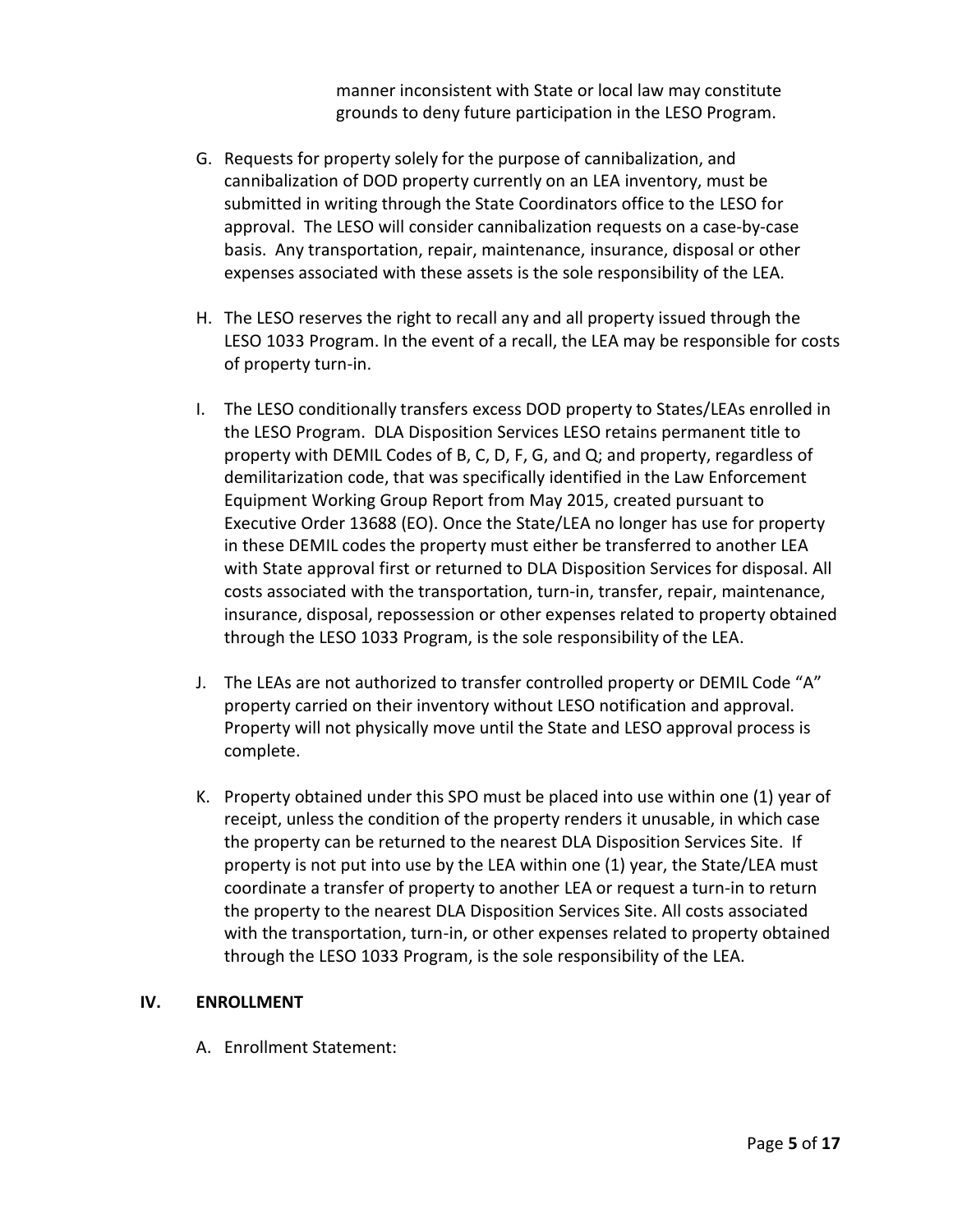- 1. For the purposes of this program, law enforcement agencies (LEA) are defined as Government agencies whose primary function is the enforcement of applicable Federal, State, Local laws, and whose compensated officers have powers of arrest and apprehension. An LEA must have at least one full-time law enforcement officer in order to enroll and/or receive property via the LESO 1033 Program. Only full-time and part-time law enforcement officers are authorized to receive property. Reserve officers are not authorized to receive property.
- 2. For the purposes of this program, Application for Participation is defined as the application filled out on an annual basis by all LEAs who have nonarchived equipment inventory from the LESO 1033 Program in their possession. Application for Participation with Intent to Procure is defined as the Application for Participation submitted with an enrollment fee for all LEAs who want to procure LESO 1033 Program equipment during the current enrollment year.
- B. The LEA Shall:
	- 1. Submit the Application for Participation on an annual basis.
	- 2. Submit the Application for Participation with Intent to Procure, along with enrollment fee to the State Coordinator for their approval in accordance with WEM's 3003.2 LESO 1033 Program Enrollment policy to have the ability to procure equipment during the enrollment year.
	- 3. Submit an updated Application for Participation within 30 days of any LEA changes.
- C. The State shall:
	- 1. Implement LESO 1033 Program eligibility criteria in accordance with 10 USC § 2576a, DLA Instructions and Manuals, and the DLA Memorandum of Agreement (MOA) that the State signs.
	- 2. Receive and process applications for participation from LEAs currently enrolled and those LEAs that wish to participate in the LESO 1033 Program.
	- 3. Receive and recommend approval or disapprove LEA applications for participation in the LESO Program. The State Coordinators have sole discretion to disapprove LEA applications on behalf of the Governor of their State.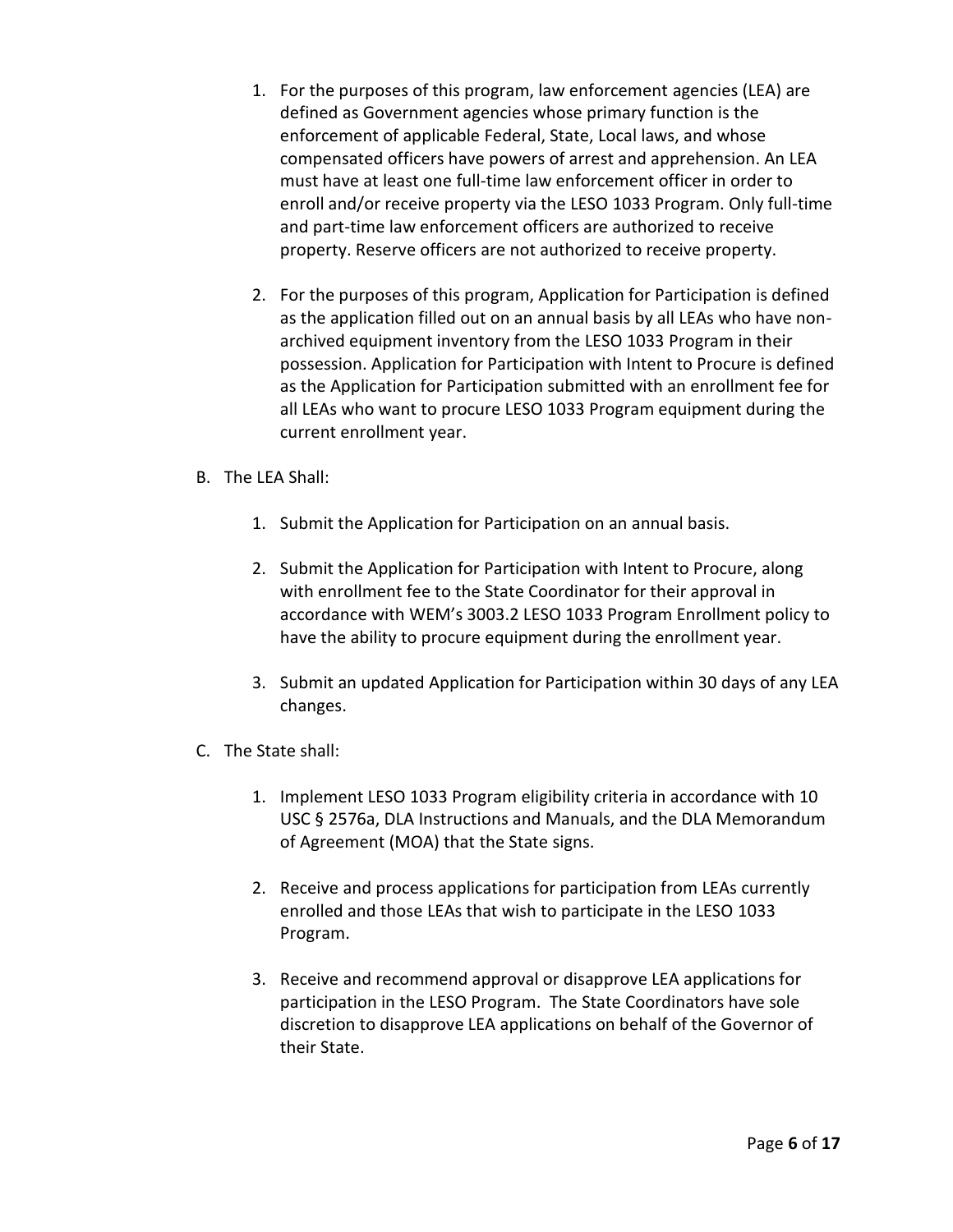- 4. The LESO should be notified of any applications disapproved at the State Coordinator level. The State Coordinator will only forward and recommend certified LEAs to the LESO that are government agencies whose primary function is the enforcement of applicable Federal, State, and local laws and whose compensated officers have the powers of arrest and apprehension. The LESO retains final approval / disapproval authority for all LEA applications forwarded by State Coordinators.
- 5. Ensure LEAs enrolled in the LESO 1033 Program update the LEA's account information annually (accomplished during the Fiscal Year (FY) Annual Inventory in the Federal Excess Property Management Information System [FEPMIS]).
- 6. Provide a comprehensive overview of the LESO 1033 Program to all LEAs once they are approved for enrollment. This comprehensive overview must be done within thirty (30) days and include, verbatim, the information contained in Paragraph III E of the SPO.
- 7. Ensure that screeners of property are employees of the LEA. Contractors may not conduct screening on behalf of the LEA.
- 8. Ensure that at least one person per LEA maintains access to FEPMIS. Account holders must be employees of the LEA.
- 9. Communicate with the LEAs in a timely manner regarding annual program enrollment, annual inventory certification, compliance, and all other matters pertinent to the policies and administration of the LESO 1033 Program.

# **V. ANNUAL INVENTORY REQUIREMENT**

- A. Per the DLA Instructions and Manuals and the DLA MOA, each State and participating LEA within is required to conduct an annual inventory certification of controlled property, which includes DEMIL "A" for one (1) year from Ship Date. Annual inventories start on October 1 of each year and end January 31 of each year. LEAs in Wisconsin must submit certified inventories by the date established by the State Coordinator in order to meet the January 31 deadline.
- B. The State shall:
	- 1. Receive and validate incoming certified inventories and reconcile inventories with the LEA.
	- 2. Ensure the LEAs provide serial numbers identified in annual inventory process for inclusion in the DLA Disposition Services property accounting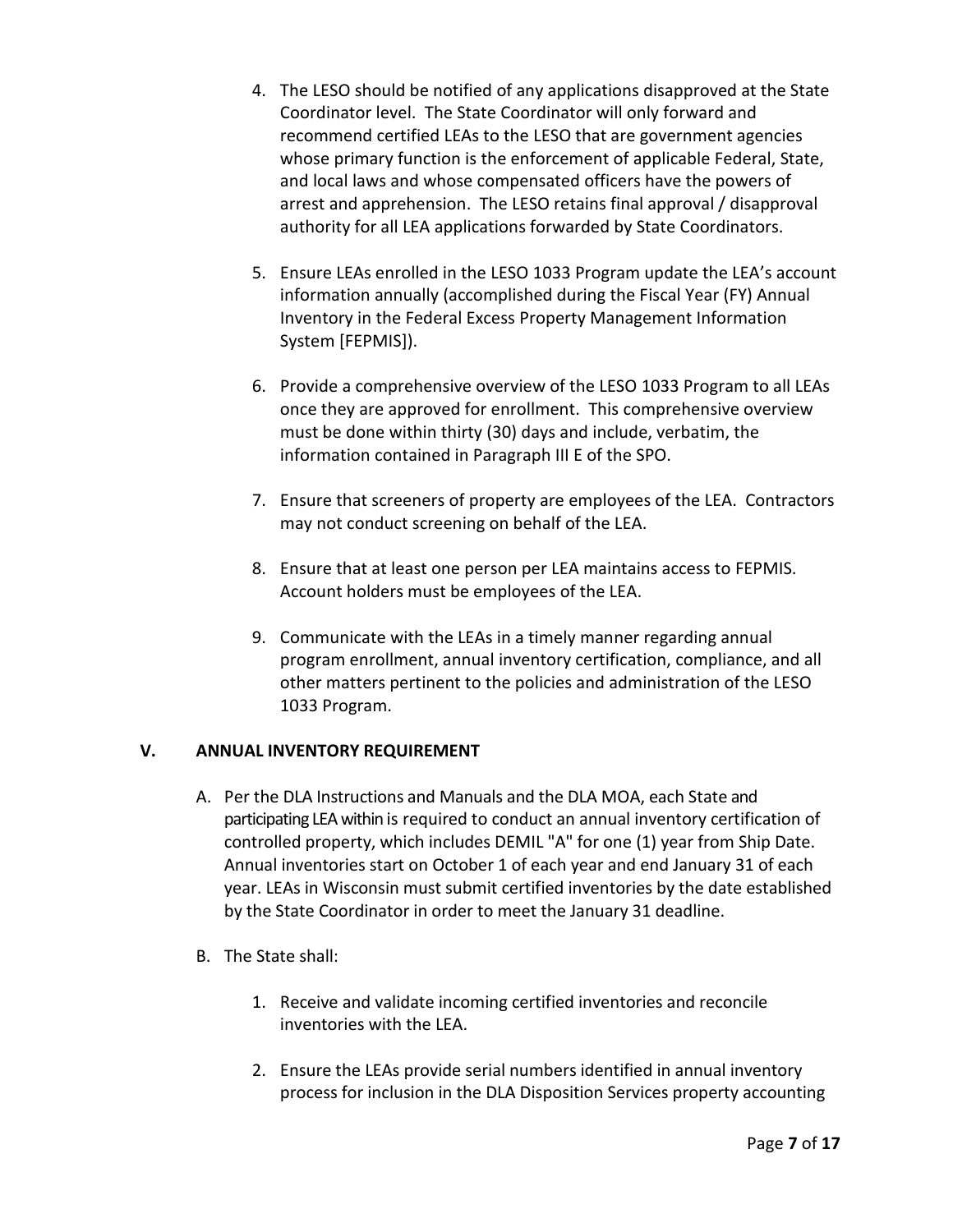system, for Aircraft, Watercraft, Tactical Vehicles and Weapons and other unique items, as required.

- C. The LEA shall:
	- 1. Complete the annual physical inventory as required.
	- 2. Provide serial numbers and photos identified in the annual inventory process for inclusion in the LESO property accounting system for all controlled property identified in Paragraph III (E) of the SPO, small arms, and other unique items, as required. For equipment that does not contain serial numbers, such as riot control or breaching equipment, a photograph will suffice.
	- 3. Certify the accountability of all controlled property received through the LESO 1033 Program annually by conducting and certifying the physical inventory. The LEA must adhere to additional certification requirements as identified by the LESO.
	- 4. The State and the LESO requires each LEA to submit certified inventories for their agency by January 31 of each year or the date established prior to January 31 by the State Coordinator. The Fiscal Year (FY) is defined as October 1 through September 30 of each year. This gives the LEA four (4) months to physically inventory LESO 1033 Program property in their possession and submit their certified inventories to the State Coordinator.
		- a. The LESO requires a front or side and data plate photo for Aircraft and Tactical Vehicles that are serial number controlled, received through the LESO 1033 Program.
		- b. The LESO requires serial number photos for each small am received through the LESO 1033 Program.
		- c. Photos of other general property may be required as needed.
	- 5. The LEA's failure to submit the certified annual inventory by January 31 or the date established by the State Coordinator may result in the agency being suspended from operations within the LESO 1033 Program. Further failure to submit the certified annual inventory may result in a LEA termination.
	- 6. Be aware that High Profile Commodities (Aircraft, Tactical Vehicles, and Small Arms) and High Awareness (controlled) property are subject to additional controls.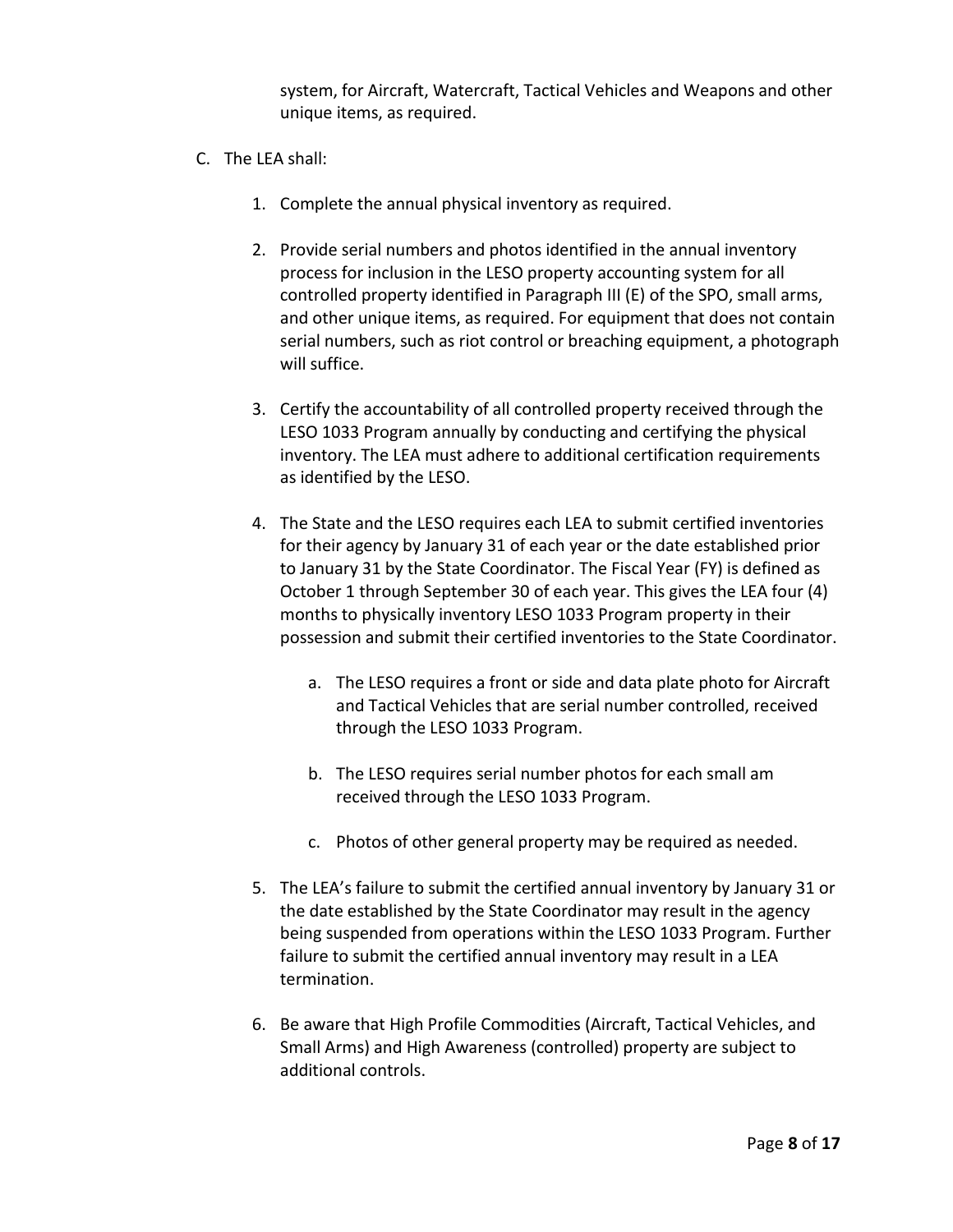## **VI. PROGRAM COMPLIANCE REVIEWS**

- A. The LESO conducts a Program Compliance Review (PCR) for each State that is enrolled in the LESO 1033 Program every two (2) years. The LESO reserves the right to require an annual PCR, or similar inspection on a more frequent basis for any State. The LESO PCRs are performed in order to ensure that State Coordinators, SPOCs and all LEAs within a State are compliant with the terms and conditions of the LESO 1033 Program as required by 10 USC § 2576a, DLA Instructions and Manuals, and the DLA MOA signed by the State.
	- 1. If a State and/or LEA fails a PCR, the LESO will immediately suspend their operations and will subsequently issue corrective actions (with suspense dates) to the State Coordinator, which will identify what is needed to rectify the identified deficiencies within the State and/or LEA.
	- 2. If a State and/or LEA fails to correct identified deficiencies by the given suspense dates, the LESO will move to terminate the LESO 1033 Program operations within the State and/or LEA.
- B. The State shall:
	- 1. Support the LESO PCR process by:
		- a. Contacting LEAs selected for the PCR review via phone and/or email to ensure they are aware of the PCR schedule and prepared for review.
		- b. Receive inventory selection from the LESO. The LEA Points of Contact (POCs) shall gather the selected items in a centralized location to ensure that the LESO can efficiently inventory the items.
		- c. Provide additional assistance to the LESO as required, prior to and during the course of the PCR.
	- 2. Conduct internal Program Compliance Reviews (PCR) of LEAs participating in the LESO Program in order to ensure accountability, program compliance and validate annual inventory submissions are accurate. The State Coordinator must ensure an internal PCR of at least 5% of LEAs that have a property book from the LESO Program within their State is completed annually. This may result in a random review of all or selected property at the LEA. Wisconsin's internal PCR of LEAs is governed by WEM Policy 3003.4:

[http://emergencymanagement.wi.gov/1033/docs/WEM\\_Policy\\_3003.4](http://emergencymanagement.wi.gov/1033/docs/WEM_Policy_3003.4_1033_Program_Compliance.pdf) [\\_1033\\_Program\\_Compliance.pdf](http://emergencymanagement.wi.gov/1033/docs/WEM_Policy_3003.4_1033_Program_Compliance.pdf)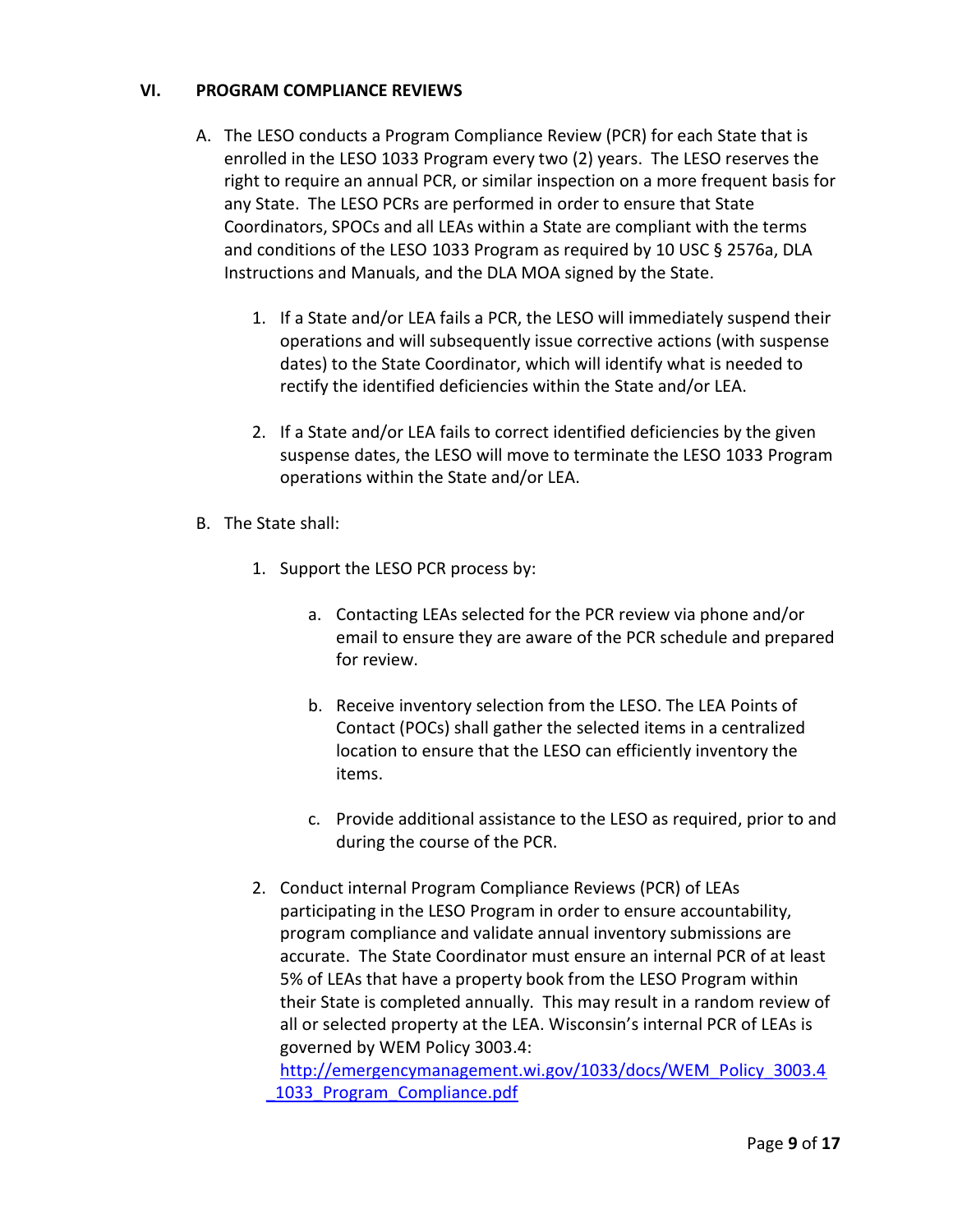- 3. The internal PCR will include, at a minimum:
	- a. A review of each selected LEA's LESO 1033 Program files.
	- b. A review of the signed State Plan of Operation (SPO).
	- c. A review of the LEA application and screener's letter.
	- d. A physical inventory of the LESO 1033 Program property at each selected LEA.
	- e. A specific review of each selected LEAs files for the following: DD Form 1348-1A for each item currently on inventory, small arms documentation, transfer documents, turn-in documents, inventory adjustment documents, exception to policy letters (if any), approved cannibalization requests (if any), and other pertinent documentation as required.
	- f. The State and/or LEA will bear all expenses related to the repossession and/or turn-in of LESO 1033 Program property to the nearest DLA Disposition Services site. In Wisconsin, the LEA will bear all expenses related to the repossession, transfer, or turn-in of LESO 1033 Program property.

### **VII. REPORTING REQUIREMENTS FOR LOST, MISSING, STOLEN, DAMAGED, OR DESTROYED LESO PROGRAM PROPERTY**

- A. All property lost, missing, stolen (LMS), damaged, or destroyed carried on a LEA's current inventory must be reported to the LESO.
	- 1. Controlled property must be reported to the State and the LESO within twenty-four (24) hours. The aforementioned property may require a police and National Crime Information Center (NCIC) report submitted to the LESO, to include DEMIL "A" items that are considered controlled items in Paragraph III (E) of the SPO.
	- 2. In the case of lost, missing, or stolen property the LEA must:
		- a. Report LMS property to the State within twenty-four (24) hours.
		- b. Enter any missing weapon information in NCIC.
		- c. Prepare a police report.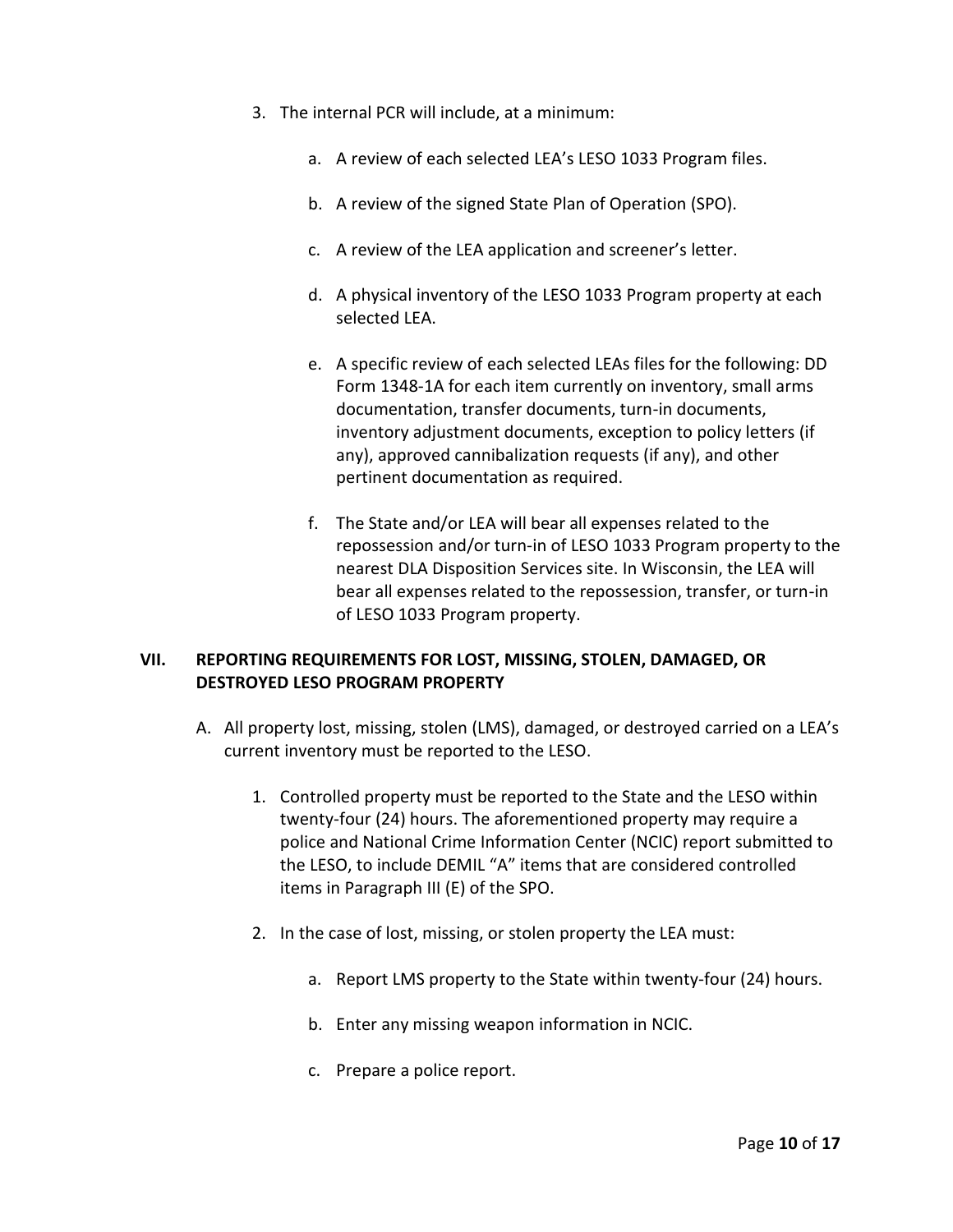- d. Conduct an internal investigation to determine cause.
- e. Submit all requested documentation to the State Coordinator's Office.
- 3. The State will:
	- a. Notify LESO immediately upon notice of LMS property from the LEA.
	- b. Notify LEA of suspension as outlined in Section XIII of the SPO.
	- c. Collaborate with the LEA and LESO to comply with all directives from LESO.
- 4. Property with a DEMIL Code of "A" must be reported to the State and the LESO within seven (7) days.
- 5. All reports are subject to review by the DLA Office of the Inspector General (OIG).
- B. LESO may grant extensions to the reporting requirements listed above on a caseby-case basis.

### **VIII. AIRCRAFT AND SMALL ARMS**

- A. All aircraft are considered controlled property, regardless of DEMIL Code. Aircraft may not be sold and must be returned to the LESO at the end of their useful life. The SPO ensures that all LEAs and all subsequent users are aware of and agree to provide all required controls and documentation in accordance with applicable laws and regulations for these items.
- B. LEAs no longer requiring small arms issued through the LESO 1033 Program must request authorization to transfer or turn-in small arms. Transfers and turn-ins must be forwarded and endorsed by the State Coordinator's office first, and then approved by the LESO. Small Arms will not physically transfer until the approval process is complete.
- C. Small Arms that are issued must have a documented chain of custody, with the chain of custody including a signature of the receiving officer indicating that he / she has received the appropriate small arm(s) with the correct, specific serial number(s). Small Arms that are issued to an officer will be issued utilizing an Equipment Custody Receipt (ECR); this Custody Receipt obtains the signature of the officer responsible for the small arm and must be updated every time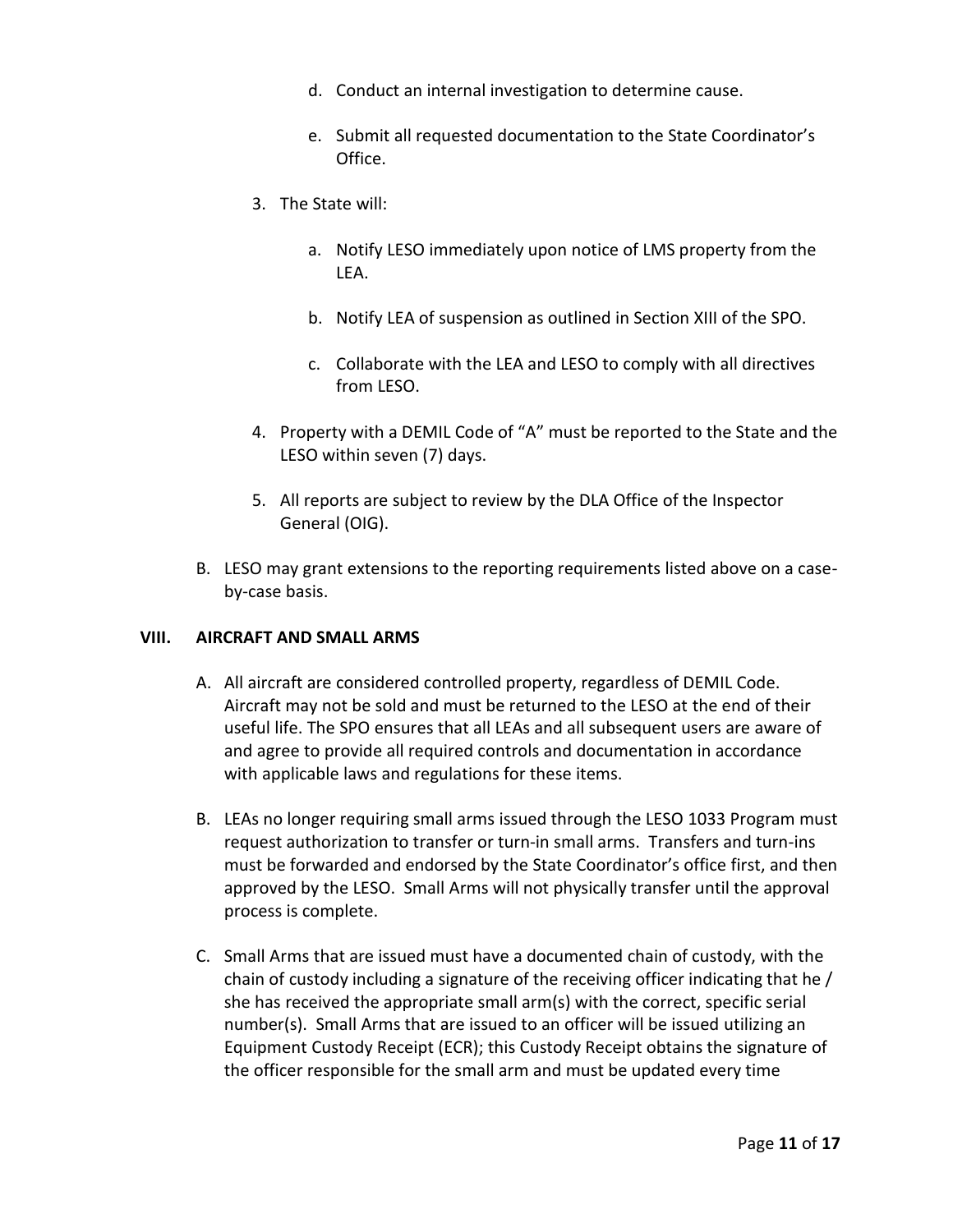possession of the small arm changes from one officer to another. Two processes that would meet this requirement are:

- 1. Physical signature using the DLA LESO Equipment Custody Receipt (ECR): [http://www.dla.mil/Portals/104/Documents/DispositionServices/LESO/DIS](http://www.dla.mil/Portals/104/Documents/DispositionServices/LESO/DISP_CustodyCard_151023.pdf) [P\\_CustodyCard\\_151023.pdf](http://www.dla.mil/Portals/104/Documents/DispositionServices/LESO/DISP_CustodyCard_151023.pdf)
- 2. Internal LEA inventory tracking system that at a minimum captures all required information from the DLA LESO ECR card to include:
	- a. Agency Name
	- b. Officer Name
	- c. Item Nomenclature
	- d. Serial Number
	- e. Quantity
	- f. Original signature or personally identifiable electronic signature

### **IX. RECORDS MANAGEMENT**

- A. The LESO, State Coordinator, and LEAs enrolled in the LESO 1033 Program must maintain all records in accordance with the DLA Records Schedule. Records for property acquired through the LESO 1033 Program have retention controls based on the property's DEMIL Code. All documents concerning property records must be retained.
	- 1. Property records for items with DEMIL Code of "A" must be retained for two (2) calendar years from ship date and then may be destroyed.
	- 2. Property records for controlled property must be retained for five (5) calendar years or for the life span of the property, whichever is longer.
	- 3. Environmental Property records must be retained for fifty (50) years, regardless of DEMIL Code (Chemicals, Batteries, Hazardous Material/Hazardous Waste).
	- 4. LESO 1033 Program files must be segregated from all other records.
	- 5. All property records must be filed, retained, and destroyed in accordance with the DLA Records Schedule. These records include, but are not limited to, the following: DD Form 1348-1A, requests for transfer, turn-in,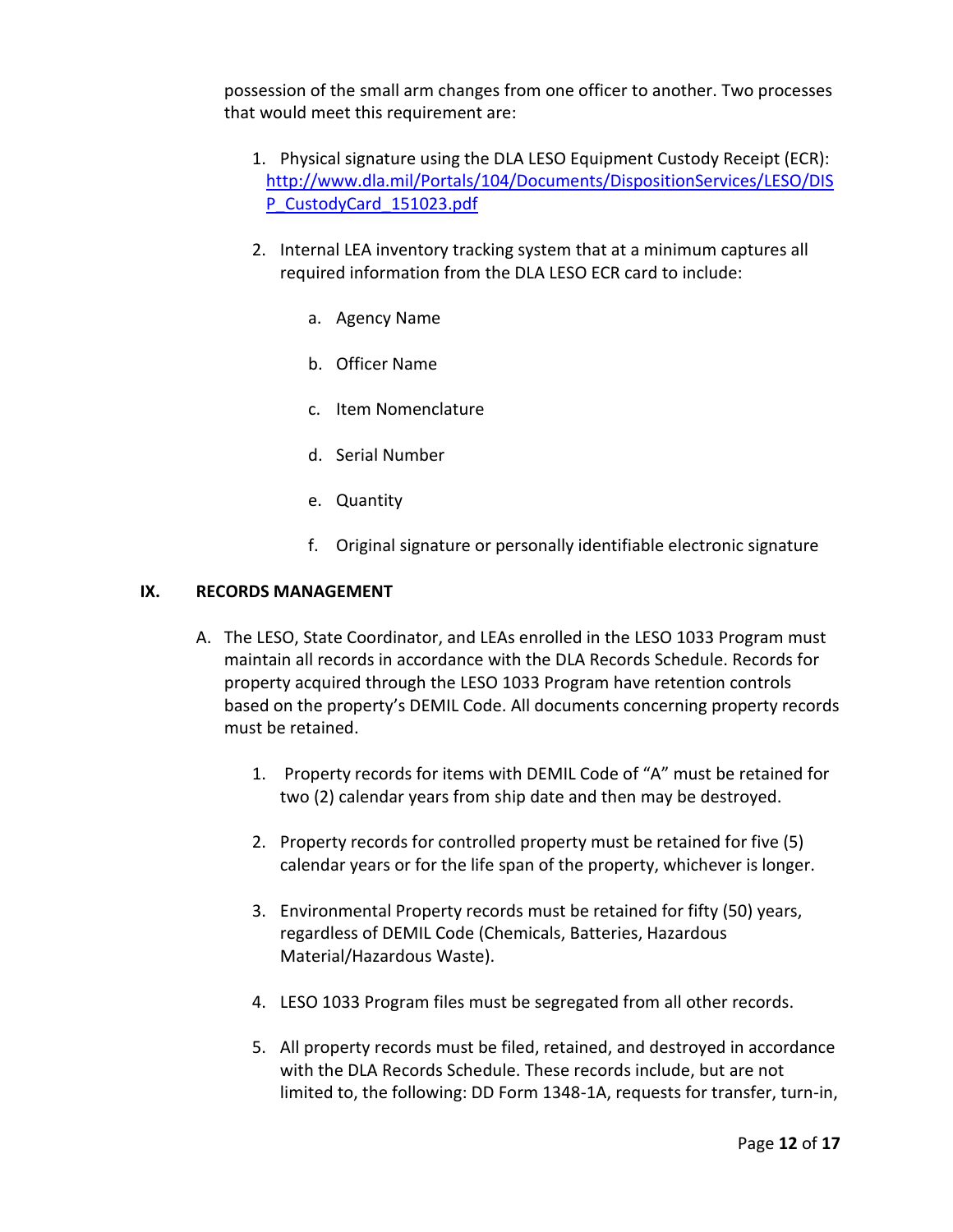or disposal, approved Bureau of Alcohol, Tobacco, Firearms and Explosives (BATFE) Forms 10 and 5, Certificate of Aircraft Registration (AC Form 8050-3), Aircraft Registration Application (AC 8050-1) and any other pertinent documentation and/or records association with the LESO 1033 Program.

# **X. PROPERTY ALLOCATION**

- A. The State shall:
	- 1. Provide the LESO website that will afford timely and accurate guidance, information, and links for all LEAs who work, or have an interest in, the LESO 1033 Program.
	- 2. Upon receipt of a valid State/LEA request for property through the DLA Dispositions Services Reutilization, Transfer, and Donation website (RTDweb), a preference will be given to those applications indicating that the transferred property will be used in the counter-drug, counterterrorism, or border security activities of the recipient agency. Additionally, to the greatest extent possible, the State will ensure fair and equitable distribution of property based on current LEAs' inventory and justification for property.
- B. The State and the LESO reserve the right to determine and/or adjust allocation limits. Generally, no more than one of any item per officer will be allocated to a LEA. Quantity exceptions may be granted on a case-by-case basis by the LESO. Currently, the following quantity limits apply:
	- 1. Small Arms: one (1) type for each qualified officer, full-time / part-time;
	- 2. HMMWVs ("Humvee"): one (1) vehicle for every three (3) officers;
	- 3. Mine-Resistant Ambush Protected Vehicles (MRAPS): one (1) vehicle per LEA;
	- 4. General Property: If an agency requests more than one of any item of general property per officer, their RTD justification must be clear and convincing as to why a larger quantity is needed.

# **XI. PROGRAM SUSPENSION & TERMINATION**

- A. The State and LEA are required to abide by the terms and conditions of the DLA MOA in order to maintain active status.
- B. The State shall: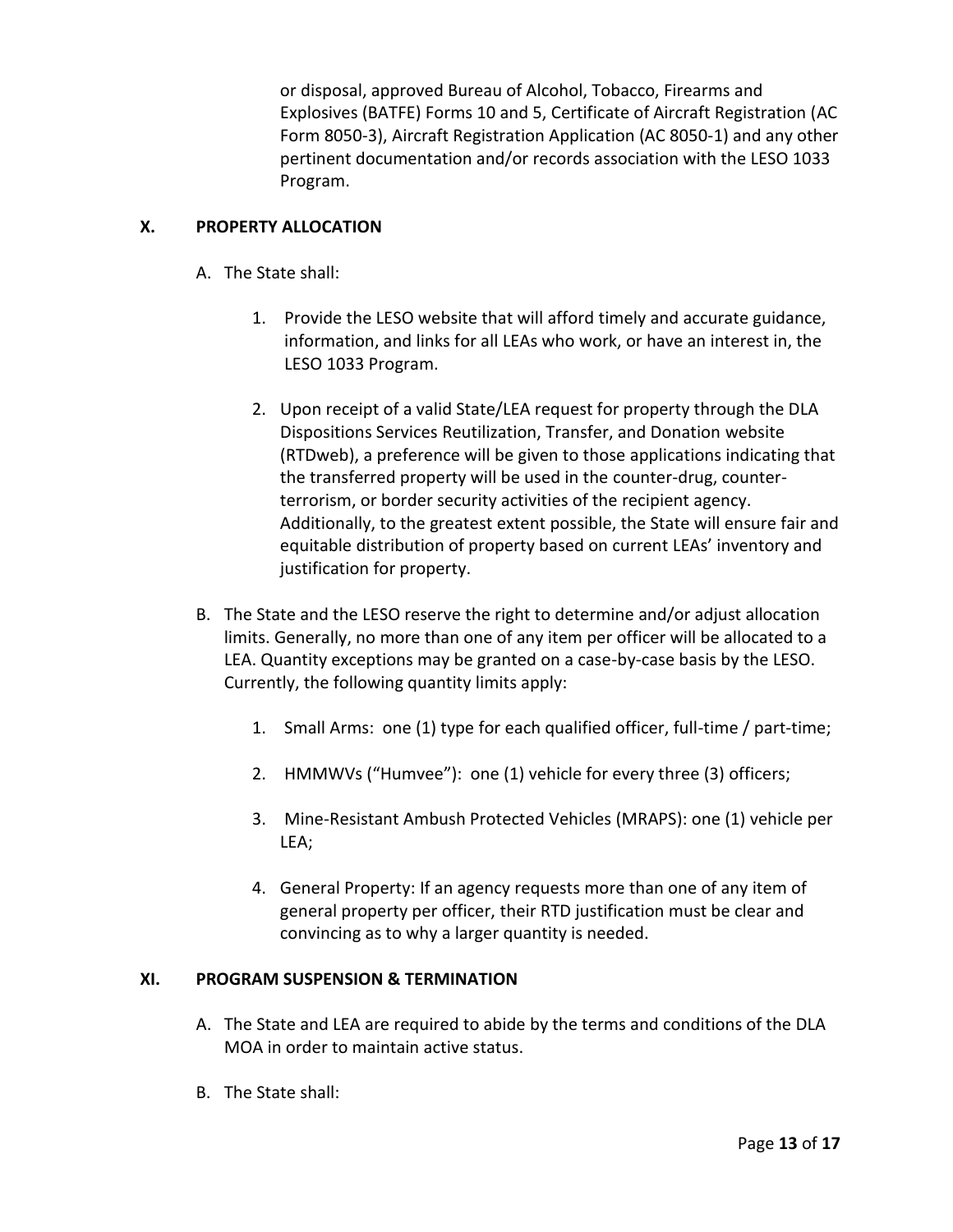- 1. Suspend LEAs for a minimum of sixty (60) days in all situations relating to the suspected or actual abuse of LESO 1033 Program property or requirements and/or repeated failure to meet the terms and conditions of the DLA MOA. Suspension may lead to TERMINATION.
- 2. The State and/or the LESO have final discretion on reinstatement requests. Reinstatement to full participation from a suspension and/or termination is not automatic.
- 3. In coordination with the LESO, issue corrective action guidance to the LEA with suspense dates to rectify issues and/or discrepancies that caused suspension and/or termination.
- 4. Require the LEA to submit results regarding all completed police investigations and/or reports regarding lost, missing, stolen and/or damaged LESO 1033 Program property, to include the LEA's Corrective Action Plan (CAP).
- 5. Suspend or terminate an LEA from the LESO 1033 Program if an LEA fails to comply with any term of the DLA MOA, the DLA Instruction and Manuals, any Federal statute or regulation, or the SPO.
	- a. In the event of a LEA termination, the State Coordinator will make every attempt to transfer the LESO 1033 Program property of the terminated LEA to an authorized State or LEA, as applicable, prior to requesting a turn-in of the property to the nearest DLA Disposition Services location.
	- b. In cases relating to a LEA termination, the LEA will have ninety (90) days to complete the transfer or turn-in of all LESO 1033 Program property in their possession.
- C. The LEA Shall:
	- 1. Notify the State Coordinator's Office and initiate an investigation into any questionable activity or actions involving LESO 1033 Program property issued to the LEA that comes to the attention of the Chief Law Enforcement Officer (CLEO), and is otherwise within the authority of the Governor/State to investigate. LEAs must understand that the State Coordinators, acting on behalf of their Governor, may revoke or terminate their concurrence for LEA participation in the LESO 1033 Program at any time and for any reason.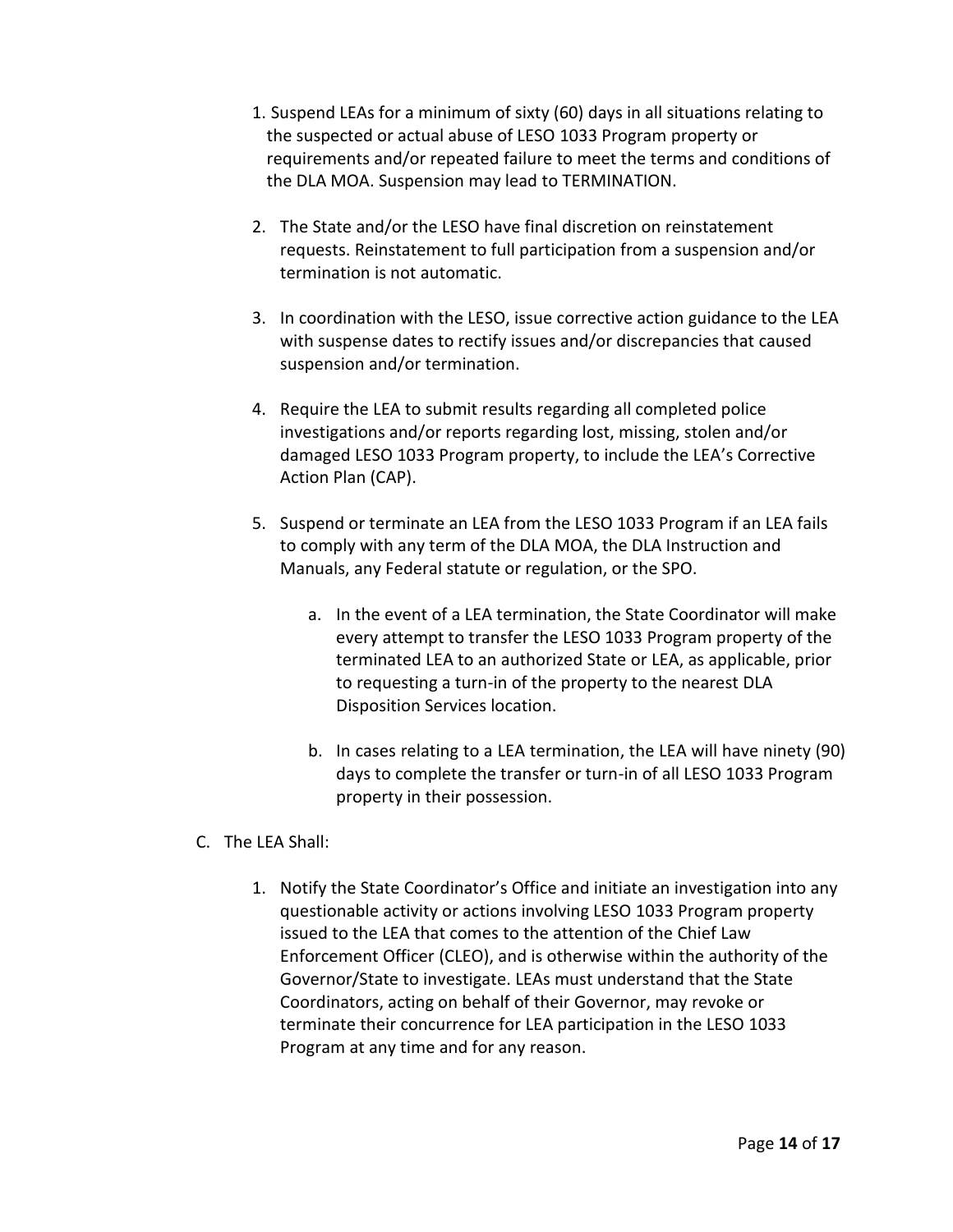- 2. Understand that the State may suspend LEA(s) and/or LEA POC(s) from within their State, based upon their findings during internal Program Compliance Reviews and/or spot checks at the State level.
- 3. Initiate corrective action to rectify suspensions and/or terminations placed upon the LEA for failure to meet the terms and conditions of the LESO 1033 Program.
- 4. Be required to complete and submit results regarding all completed police investigations and/or reports regarding lost, missing, stolen and/or damaged LESO 1033 Program property. The LEA must submit all documentation to the State and the LESO upon receipt.
- 5. Provide documentation to the State and the LESO when actionable items are rectified for the State and/or LEA(s).
- 6. The LEA's CLEO must request reinstatement as required, via the State Coordinator or SPOC(s), to full participation status at the conclusion of a suspension period.

## **XII. COSTS & FEES**

All costs associated with the transportation, turn-in, transfer, repair, maintenance, insurance, disposal, repossession or other expenses related to property obtained through the LESO 1033 Program is the sole responsibility of the State and/or LEA. In Wisconsin, the LEA will bear all expenses related to the transportation, turn-in, transfer, repair, maintenance, insurance, disposal, repossession or other expenses related to LESO 1033 Program property.

### **XIII. NOTICES**

Any notices, communications, or correspondence related to this agreement shall be provided by E-mail, the United States Postal Service, express service, or facsimile to the State Coordinators office or cognizant DLA office. The LESO may, from time to time, make unilateral modifications or amendments to the provisions of the SPO. Notice of these changes will be provided to State Coordinators in writing. Unless State Coordinators take immediate action to terminate the SPO in accordance with Section XVIII, such modifications or amendments will become binding. In such cases, reasonable opportunity will, insofar as practicable, be afforded the State Coordinator to conform changes affecting their operations.

#### **XIV. ANTI-DISCRIMINATION**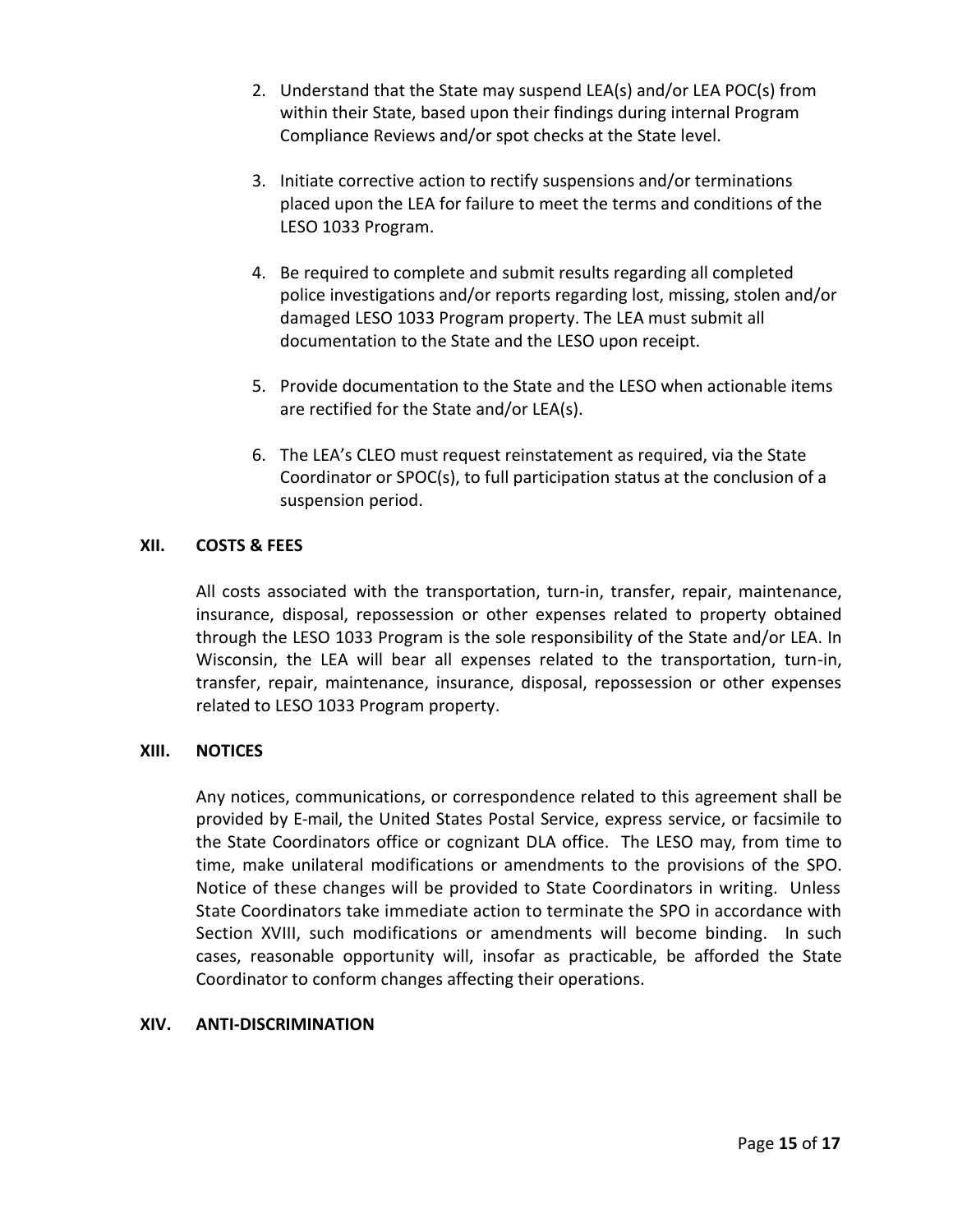- A. By signing the SPO or accepting excess DOD personal property under the SPO, the State pledges that it and each LEA agrees to comply with applicable provisions of the following national policies prohibiting discrimination:
	- 1. On the basis of race, color, or national origin, in Title VI of the Civil Rights Act of 1964 (42 U.S.C. 2000d et seq.) as implemented by DOD regulations 32 CR Part 195.
	- 2. On the basis of age, in the Age Discrimination Act of 1975 (42 USC 6101, et seq) as implemented by Department of Health and Human Services regulations in 45 CFR Part 90.
	- 3. On the basis of handicap, in Section 504 of the Rehabilitation Act of 1973, P.L. 93-112, as amended by the Rehabilitation Act Amendments of 1974, P.L. 93-516 (29 U.S.C. 794), as implemented by Department of Justice regulations in 28 CFR Part 41 and DOD regulations at 32 CFR Part 56.
- B. These elements are considered the minimum essential ingredients for establishment of a satisfactory business agreement between the State and the LEA.

# **XV. INDEMNIFICATION CLAUSE**

The State / LEA is required to maintain adequate insurance to cover damages or injuries to persons or property relating to the use of property issued under the LESO 1033 Program. Self-insurance by the State / LEA is considered acceptable. The U.S. Government assumes no liability for damages or injuries to any person(s) or property arising from the use of property issued under the LESO 1033 Program. It is recognized that State and local law generally limit or preclude State Coordinators / LEAs from agreeing to open-ended indemnity provisions. However, to the extent permitted by State and local laws, the State / LEA shall indemnify and hold the U.S. Government harmless from any and all actions, claims, debts, demands, judgments, liabilities, cost, and attorney's fees arising out of, claimed on account of, or in any manner predicated upon loss of, or damage to property and injuries, illness or disabilities to, or death of any and all persons whatsoever, including members of the general public, or to the property of any legal or political entity including states, local and interstate bodies, in any manner caused by or contributed to by the State / LEA, its agents, servants, employees, or any person subject to its control while the property is in the possession of, used by, or subject to the control of the State / LEA, its agents, servants, or employees after the property has been removed from U.S. Government control.

# **XVI. TERMINATION**